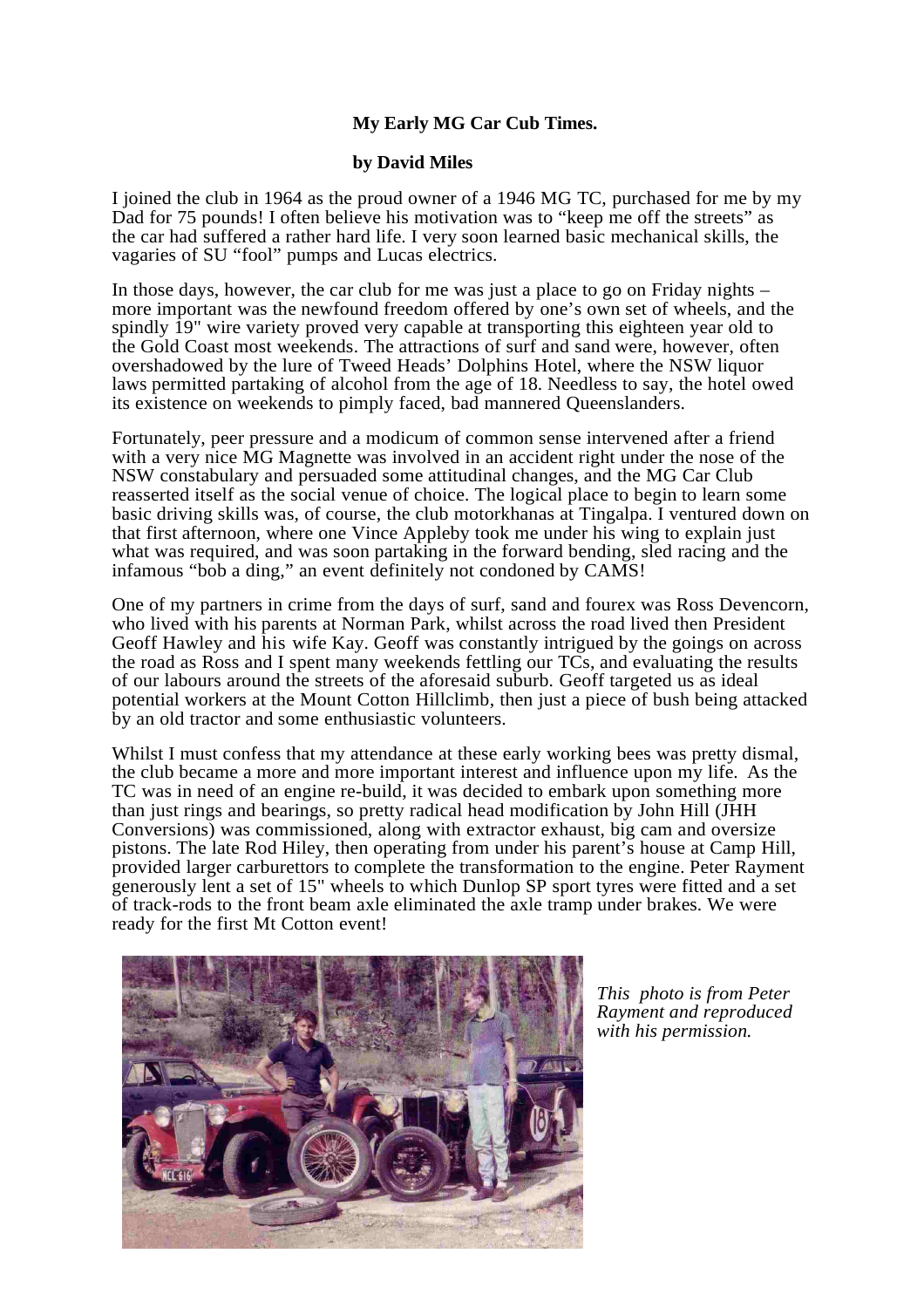The very first event at Mount Cotton in February, 1968 saw the TC pitted against Brian Tebble's TD and, of course, Brian took out the "MG Cars up to 1500cc" class. The margin was, however, small enough to have us both thinking that, with a little effort, the position could be reversed! Thus followed a series of meetings with times falling and things getting serious enough for the TC to require trailering to the meetings. It was then that Tim Harlock's Centaur Clubman cars looked better value for money than an old MG, so my entry to the clubman class with Centaur Mk 8 with Surfers Paradise and Lakeside becoming exciting adjuncts to the Hillclimb.



## *David in the Centaur at Mt Cotton at the 1973 AHC*

My Centaur story really deserves its own article – perhaps something that I might contrive sometime in the future as it certainly was a privilege to have the last of Tim Harlock's creations during a very significant era of motorsport in Queensland.

In those days, many of those competing in Queensland motor racing were MGCC members,

particularly those competing in the sports car categories. John Campbell, Iain and Carole Corness, Will Charlton, Jon McCarthy, Vern Hamilton, John Fraser, Dick Johnson, Kerry Horgan, Tim Harlock were ones who spring to mind, but there certainly were more. Those days of club motorsport in the late sixties and early seventies were great fun!

Meanwhile, having served on the MGCC Management Committee for a couple of years, I was surprised and flattered when then president Will Charlton, over a lunch at the old Embassy Hotel in the city, asked if I would be willing to take on the role of President. Will, along with other senior club members Jon McCarthy and Kerry Horgan were about to embark upon a trip overseas which would see them absent for up to a year. Jon is, as many older members will be aware, yet to return! In order to properly connect with these long gone days, this was the time of Boeing 707 jets, (Qantas "V Jets") the old International terminal at Eagle Farm operating out of a slightly modified WW2 corrugated igloo .

Fortunately, I had a highly experienced and dedicated committee to help me along. Ann Thomson was treasurer, the late Joan Appleby was secretary. The Mount Cotton Hill climb was in its infancy, a far cry from the venue from which we now operate. Our clubrooms were above the old A W Barr's car radio workshop just down the road from the Valley police station. The building, even then, displayed evidence of a previous fire, and was far from "flash," but it provided for our needs at the time. Meetings were held every Friday night, with movie nights courtesy of Shell and BP, regular night runs, and simple social nights where cans of beer were exchanged for tickets purchased at the end of the bar. Our assets consisted of an ancient spirit duplicator, some tables and chairs, and cans of beer and soft drink as stock in trade for the bar. John Campbell was both editor and illustrator of the "Octagon," which was printed monthly on an old wax stencil "Gestetner" duplicator, and compiled by numerous volunteers on a Friday night.

Committee meetings were held on Monday evenings, I think, with social events and Hillclimb taking up most of the agenda. Hillclimbs, if I remember correctly, took up a lot of time. Parts of Brisbane were still in the process of being sewered, so there were working bees arranged to transport no longer needed "thunderboxes" down to Mount Cotton for placement at strategic points around the hill. This strategy also required they be emptied after each event, but we wisely farmed this job out to a contractor! Spectator numbers were, in those days, quite considerable, particularly when, through Brian Tebble, we were able to enlist Leonard Teale from the then popular "Homicide" TV series to drive, and usually crash, a car loaned to him by one of the members. I have